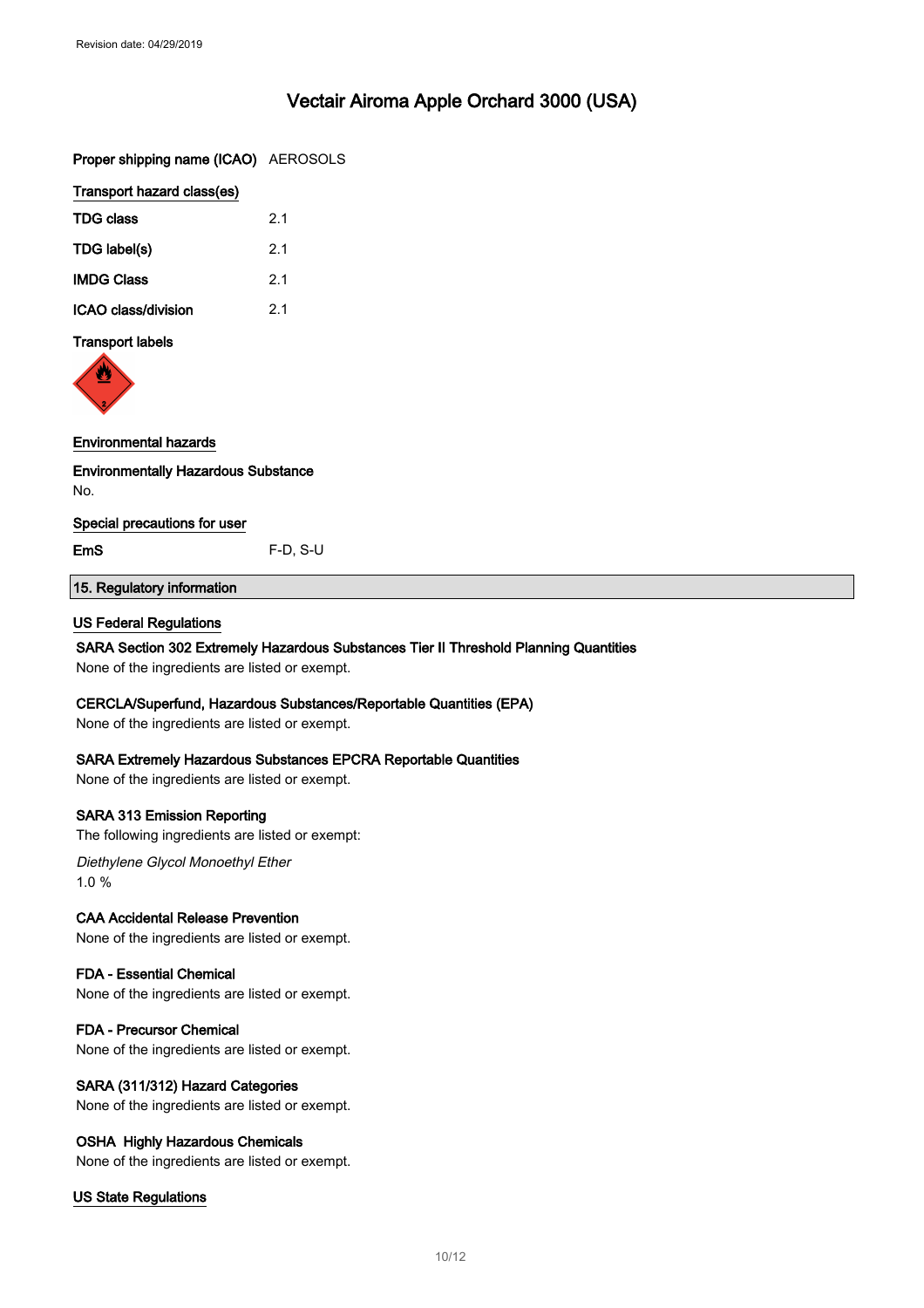# **64065 SSS Alero 3000 Amazing Apple**

### California Proposition 65 Carcinogens and Reproductive Toxins

None of the ingredients are listed or exempt.

# California Air Toxics "Hot Spots" (A-I)

The following ingredients are listed or exempt:

Diethylene Glycol Monoethyl Ether Present.

# California Air Toxics "Hot Spots" (A-II)

None of the ingredients are listed or exempt.

### California Directors List of Hazardous Substances

None of the ingredients are listed or exempt.

### Massachusetts "Right To Know" List

None of the ingredients are listed or exempt.

## Rhode Island "Right To Know" List

None of the ingredients are listed or exempt.

# Minnesota "Right To Know" List

The following ingredients are listed or exempt:

Diethylene Glycol Monoethyl Ether Present.

# New Jersey "Right To Know" List

None of the ingredients are listed or exempt.

# Pennsylvania "Right To Know" List

None of the ingredients are listed or exempt.

### Inventories

### US - TSCA

The following ingredients are listed or exempt:

Methyl Dihydrojasmonate Present.

Diethylene Glycol Monoethyl Ether Present.

Hexyl salicylate Present.

## US - TSCA 12(b) Export Notification

None of the ingredients are listed or exempt.

#### 16. Other information General information Training advice Revision date SDS No. This product is considered to be a small package and is labeled according to the relevant provisions of the legislation. Read and follow manufacturer's recommendations. Only trained personnel should use this material. 05/13/2019 4868